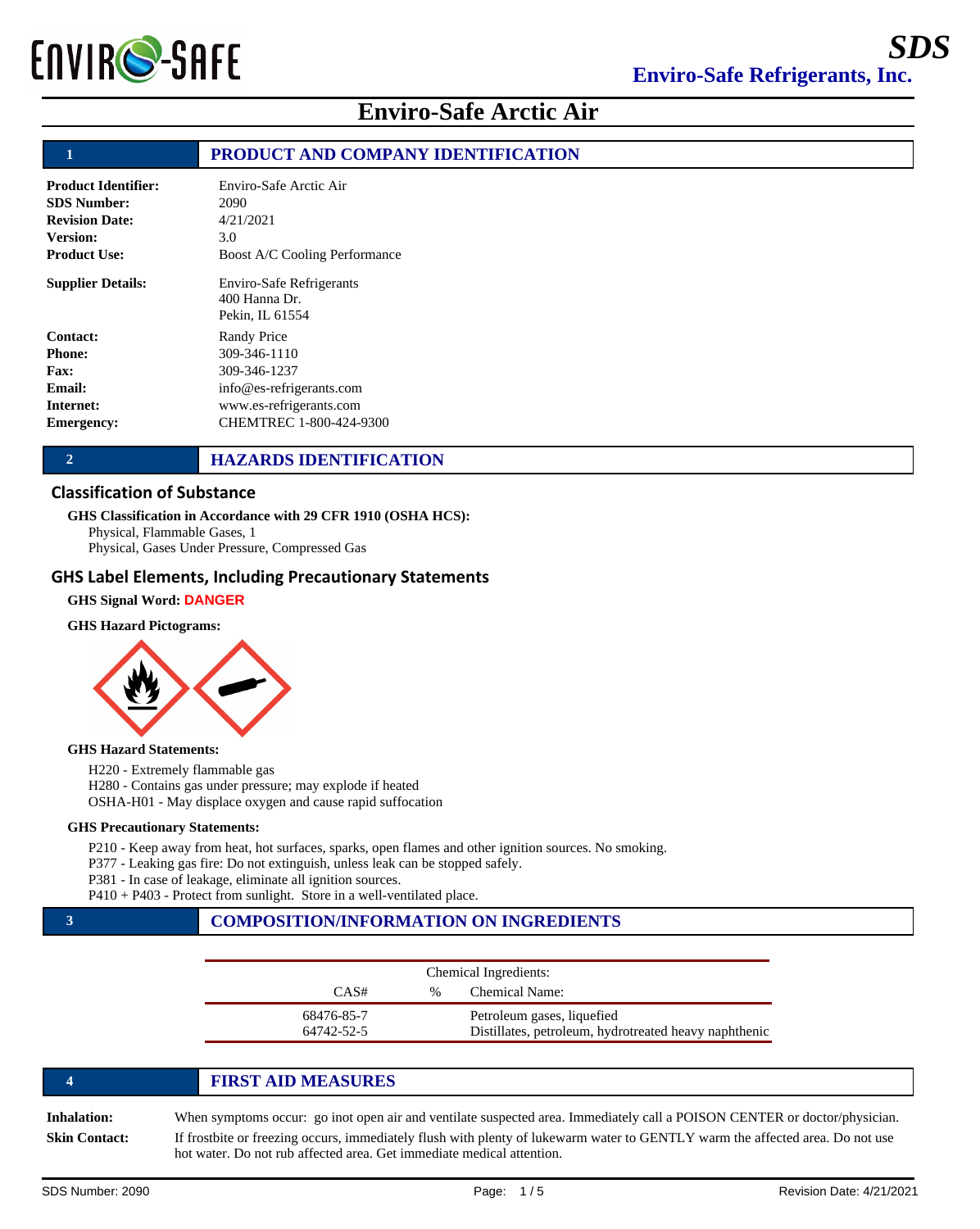

**Eye Contact:** Rinse cautiously with water for several minutes. Remove contact lenses, if present and easy to do. Continue rinsing. Immediately call a POISON CENTER or doctor/physician.

**Ingestion:** Do not induce vomiting. Immediately call a POISON CENTER or doctor/physician.

#### **4.1. Description of First Aid Measures**

**First-aid Measures General:** Never give anything by mouth to an unconscious person. If you feel unwell, seek medical advice.

### **4.2. Most Important Symptoms and Effects, Both Acute and Delayed**

**Symptoms/Injuries:** Gas can be toxic as simple asphyxiant by displacing oxygen from the air. Refrigerated liquefied gas. Contact with product may cause cold burns or frostbite.

**Symptoms/Injuries After Inhalation:** Asphyxiate gas.

**Symptoms/Injuries After Skin Contact:** May cause frostbite. May cause an allergic skin reaction.

**Symptoms/Injuries After Eye Contact:** Contact with the liquefied gas causes frostbite.

**Symptoms/Injuries After Ingestion:** Ingestion is an unlikely route of exposure for a gas.

### **4.3. Indication of Any Immediate Medical Attention and Special Treatment Needed**

If exposed or concerned, get medical advice and attention.

|  | <b>FIRE FIGHTING MEASURES</b> |
|--|-------------------------------|
|--|-------------------------------|

#### **5.1. Extinguishing Media**

**Suitable Extinguishing Media:** Dry chemical powder, alcohol-resistant foam, carbon dioxide.

**Unsuitable Extinguishing Media:** Do not use a heavy water stream. Use of heavy water stream may spread fire.

### **5.2. Special Hazards Arising from the Substance or Mixture**

**Fire Hazard:** Flammable gas.

**Explosion Hazard:** Heat may build pressure, rupturing closed containers, spreading fire and increasing risk of burns and injuries.

**Reactivity:** Contains gas under pressure; may explode if heated. Reacts with strong oxidants causing fire and explosion hazard.<br>5.3. Advice for Firefighters

**5.3. Advice for Firefighters**

**Precautionary Measures Fire:** Exercise caution when fighting any chemical fire.

**Firefighting Instructions:** In case of fire: Evacuate area. Fight fire remotely due to the risk of explosion. Use water spray or fog for cooling exposed containers.

**Protection During Firefighting:** Do not enter fire area without proper protective equipment, including repiratory protection.

# **6 ACCIDENTAL RELEASE MEASURES**

### **6.1. Personal Precautions, Protective Equipment and Emergency Procedures**

**General Measures:** Use special care to avoid static electric charges. Keep away from open flames, hot surfaces and sources of ignition. No smoking. Do not get ineyes, on skin, or on clothing.

**6.1.1. No Non-emergency Personnel** 

**Protective Equipment:** Use appropriate personal protection equipment (PPE).

**Emergency Procedures:** Evacuate unnecessary personnel. Eliminate ignition sources.<br>**6.1.2.** For Emergency Responders

**6.1.2. For Emergency Responders** 

**Protective Equipment:** Equip clean up crew with proper protection.

**Emergency Procedures:** Stop Leak if safe to do so. Ventilate area.

**6.2. Environmental Precautions** 

Avoid release to the environment

## **6.3. Methods and Material for Containment and Cleaning Up**

**For Containment:** Stop leak without risks if possible. Do not take up in combustible material such as: sa dust or cellulosic material.

**Methods for CLeaning Up:** Contact competent authorities after a spill.

### **6.4. Reference to Other Sections**

See Heading 8. Exposure controls and personal protection. For further information refer to section 13.

|                              | <b>HANDLING AND STORAGE</b>                                                                                                                                                                                                                                                                                                                                                                                                                                                                                                                              |
|------------------------------|----------------------------------------------------------------------------------------------------------------------------------------------------------------------------------------------------------------------------------------------------------------------------------------------------------------------------------------------------------------------------------------------------------------------------------------------------------------------------------------------------------------------------------------------------------|
| <b>Handling Precautions:</b> | Precautions for Safe Handling<br>7.1.<br>Precautions for Safe Handling: Personnel should be trained to regularly inspect equipment such as pumps, hoses,<br>and valves. Do not breathe gas. Ensure there is adequate ventilation. Close valve after each use and when emptyl<br>Open valve slowly to avoid pressure shock.<br>Hygiene Measures: Handle in accordance with good industrial hygiene and safety procedures. Wash hands and<br>other exposed areas with mild soap and water before eating, drinking, or smoking and again when leaving work. |
| <b>Storage Requirements:</b> | Conditions for Safe Storage, Including Any Incompatibilities<br>7.2.                                                                                                                                                                                                                                                                                                                                                                                                                                                                                     |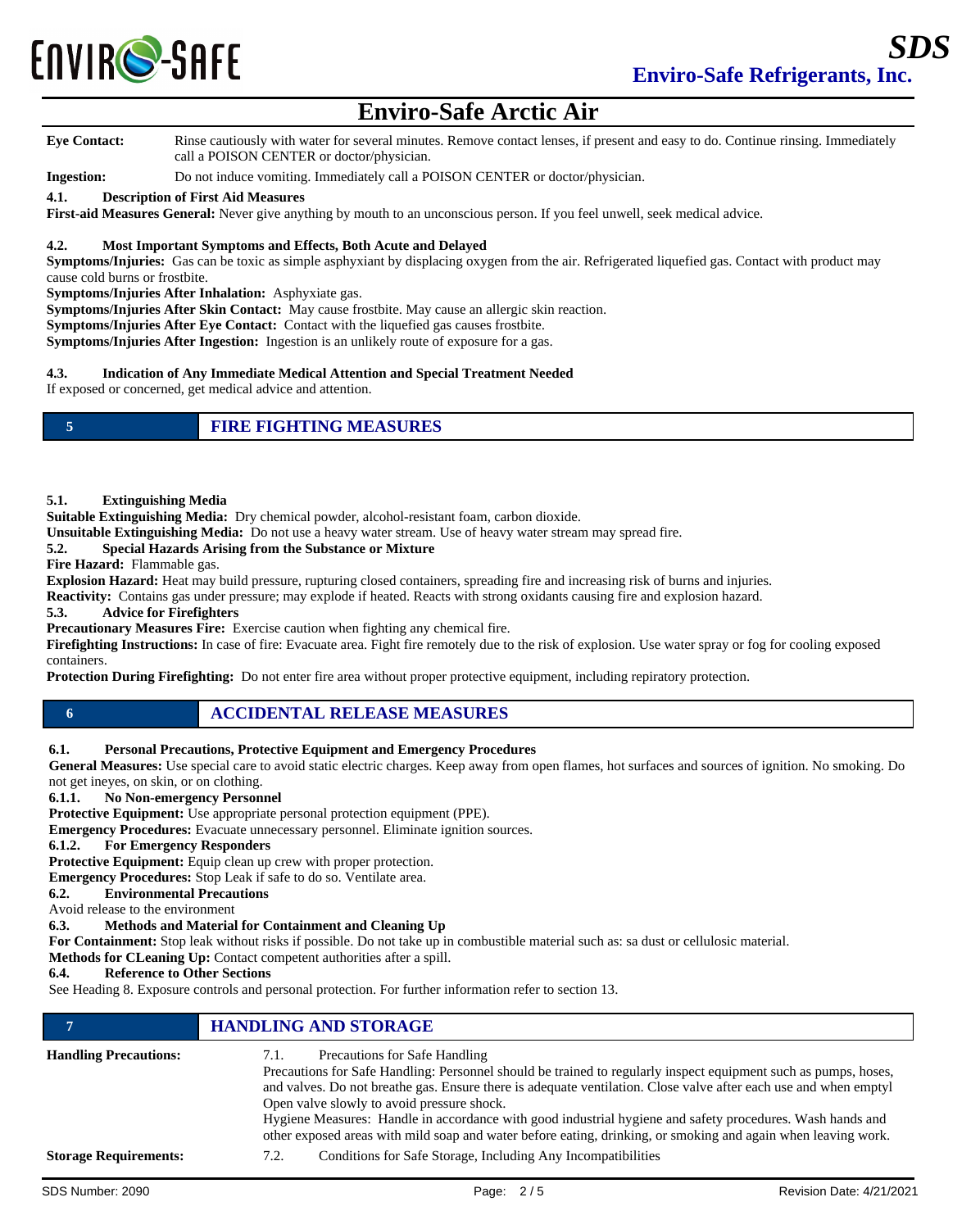

Technical Measures: Comply with applicable regulations. Keep at temperatures below 52C/125F. Storage Conditions: Store in a dry, cool and well-ventilated place. Keep in fireproof place. Store locked up. 7.3. Specific End Use(s): Boost A/C Cooling Performance

### **8 EXPOSURE CONTROLS/PERSONAL PROTECTION**

| <b>Engineering Controls:</b>          | Alarm detectors should be used when toxic gases may be released. Emergency eye wash fountains and safety<br>showers should be available in the immediate vicinity of any potential exposure. Ensure all national/local<br>regulations are observed.                                                                                                                                                                                       |
|---------------------------------------|-------------------------------------------------------------------------------------------------------------------------------------------------------------------------------------------------------------------------------------------------------------------------------------------------------------------------------------------------------------------------------------------------------------------------------------------|
| <b>Personal Protective Equipment:</b> | Petroleum gases, liquefied cas#: (68476-85-7)                                                                                                                                                                                                                                                                                                                                                                                             |
|                                       | Gas mask. Protective goggles. Gloves. Protective clothing.                                                                                                                                                                                                                                                                                                                                                                                |
|                                       | Materials for Protective Clothing: Chemically resistant materials and fabrics.<br>Hand Protection: Wear working gloves when handling gas containers.<br>Eye Protection: Safety glasses.<br>Skin and Body Protection: Wear suitable protective clothing.<br>Respiratory Protection: use a NIOSH-approved self-contained breathing apparatus in oxygen deficient<br>atmospheres.<br>Thermal hazard Protection: Wear cold insulating gloves. |

Petroleum gases, liquefied cas#:(68476-85-7)

USA ACGIH - ACGIH TWA (ppm): 1000ppm USA NIOSH - NIOSH REL (TWA) (mg/m3): 1800mg/m3 USA NIOSH - NIOSH REL (TWA) (ppm): 1000ppm USA IDLH - US IDLH (ppm): 2100ppm (10% LEL) USA OSHA - OSHA PEL (TWA) (mg/m3): 1800mg/m3 USA OSHA - OSHA PEL (TWA) (ppm): 1000ppm

### **9 PHYSICAL AND CHEMICAL PROPERTIES**

| Appearance:                              | Clear, colorless gas |                                                                                     |                        |
|------------------------------------------|----------------------|-------------------------------------------------------------------------------------|------------------------|
| <b>Physical State:</b>                   | Gas                  | Odor:                                                                               | No data available      |
| <b>Odor Threshold:</b>                   | No data available    | Solubility:                                                                         | No data available      |
| <b>Specific Gravity or Density: .540</b> |                      | <b>Freezing or Melting Point:</b> $-166 \degree C (-267.1 \degree F)$               |                        |
| Viscosity:                               | No data available    | <b>Flash Point:</b>                                                                 | $-104$ °C ( $-155$ °F) |
| <b>Boiling Point:</b>                    | $-34.7 °C$           | <b>Vapor Density:</b>                                                               | 1.76                   |
| <b>Partition Coefficient:</b>            | $\leq 1$             | <b>Autoignition Temperature:</b> 862.8 $^{\circ}$ C (1585 $^{\circ}$ F)             |                        |
| <b>Vapor Pressure:</b>                   | 70 @ 21.1 °C         | <b>Upper Flammability Limit</b> $8.5\% / 1.9\%$<br>and Lower Flammability<br>Limit: |                        |
| Potentia Hydrogenii:                     | No data available    |                                                                                     |                        |
| <b>Evaporation Rate:</b>                 | Rapid                |                                                                                     |                        |
| <b>Decompression</b>                     | No data available    |                                                                                     |                        |

**Temperature:**

## **10 STABILITY AND REACTIVITY**

| <b>Reactivity:</b>                      | Contains gas under pressure; may explode if heated. Reacts with oxidants causing fire and explosion hazard. |
|-----------------------------------------|-------------------------------------------------------------------------------------------------------------|
| <b>Chemical Stability:</b>              | Stable under recommended handling and storage conditions                                                    |
| <b>Conditions to AvoIdentification:</b> | Direct sunlight. Extremely high or low temperatures. Open flame. Heat. Sparks.                              |
| <b>Materials to AvoIdentification:</b>  | Strong oxidizing agents.                                                                                    |
| <b>Hazardous Decomposition:</b>         | Carbon oxides                                                                                               |
| <b>Hazardous Polymerization:</b>        | Will not occur                                                                                              |
|                                         |                                                                                                             |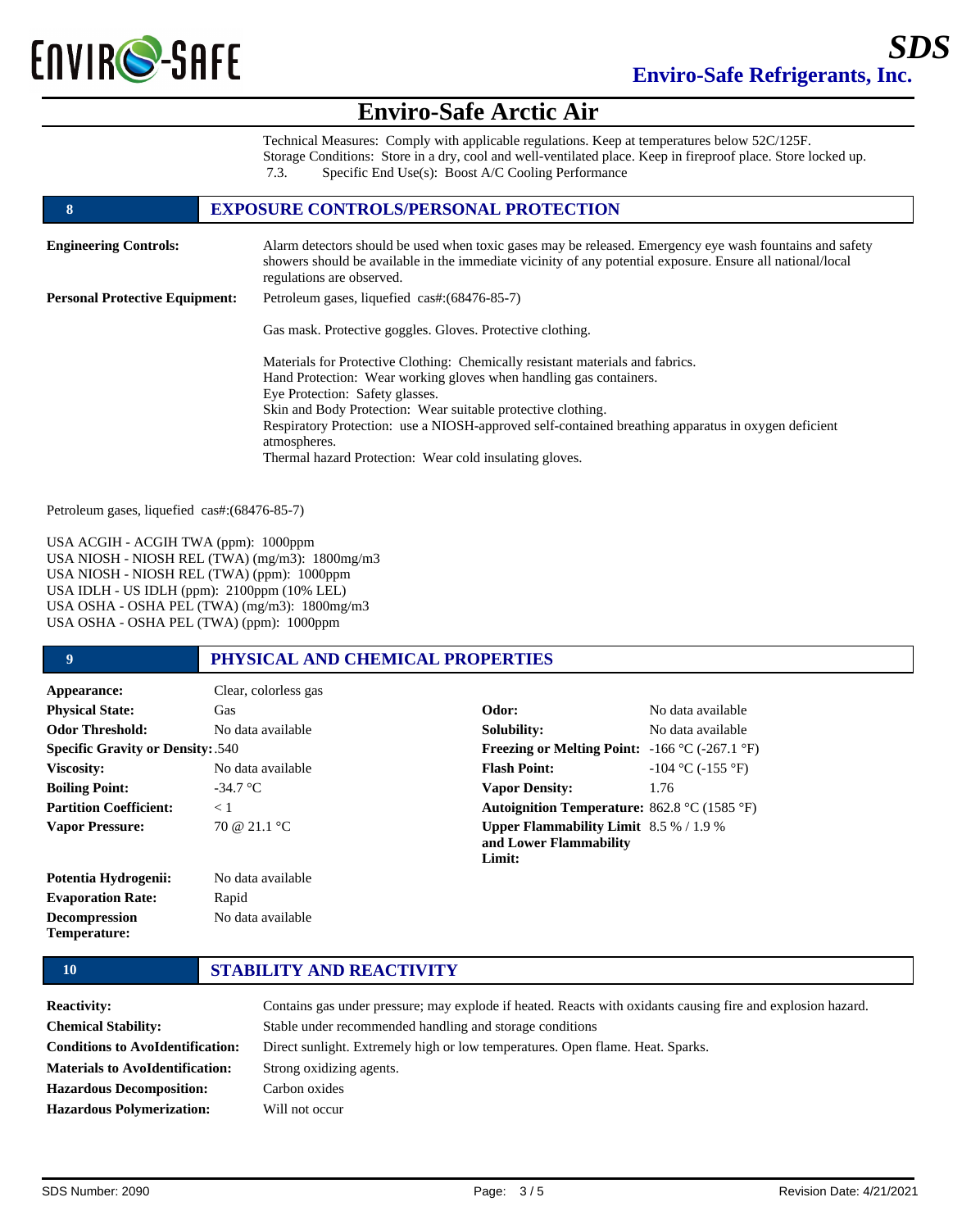

## **11 TOXICOLOGICAL INFORMATION**

Petroleum gases, liquefied cas#:(68476-85-7)

Information on Toxicology Acute Toxicity: Not classified LC50 Inhalation Rat: 658mg/l/4h Petroleum Oil: > 2000 mg/kg LD 50 Oral Rat: > 2000 mg/kg LD50 Dermal Rat: > 2000 mg/kg LC50 Inhalation Rat: > 2000 mg/kg

Skin Corrosion/Irritation: Not classified Serious Eye Damage/Irritation: Not classified Respiratory or Skin Sensitiation: Not classified Germ Cell Mutagenicity: Not classified Carcinogenicity: Not classified Reproductive Toxicity: Not classified Specific Target Organ Toxicity (Single Exposure): Not classified Specific Target Organ Toxicity (Repeated Exposure): Not classified Aspiration Hazard: Not classified

# **12 ECOLOGICAL INFORMATION**

Petroleum gases, liquefied cas#:(68476-85-7)

Information on Ecology Toxicity: No additional information Persistence and Degradability: No additional information available Bioaccumulative Potential --- Enviro-Safe Oil Charge 3 Log Pow:  $< 1$ Petroleum gases, liquefied (68476-85-7) Log Pow: 2.3 Mobility in Soil: No additional information available Other Adverse Effects: No additional information available

### **13 DISPOSAL CONSIDERATIONS**

Petroleum gases, liquefied cas#:(68476-85-7)

Information on Disposal

Waste Treatment Methods

Waste Disposal Recommendation: Dispose of waste in accordance with all local, regional, national, provincial, territorial and international regulations. Additional Information: Empty product containers may contain hazardous resideu. Do not reuse empty containers without commercial cleaning or reconditioning.

**14 TRANSPORT INFORMATION**

14.1. In Accordance with DOT Proper Shipping Name: Consumer Commodity, ORM-D 14.2. In Accordance with IMDG Proper Shipping Name: PETROLEUM GASES, LIQUEFIED Hazard Class: 2 Identification Number: UN1075 Label Codes: 2.1 EmS-No. (Fire): F-D EmS-No. (Spillage): S-U Marine Pollutant: No 14.3. In Accordance with IATA